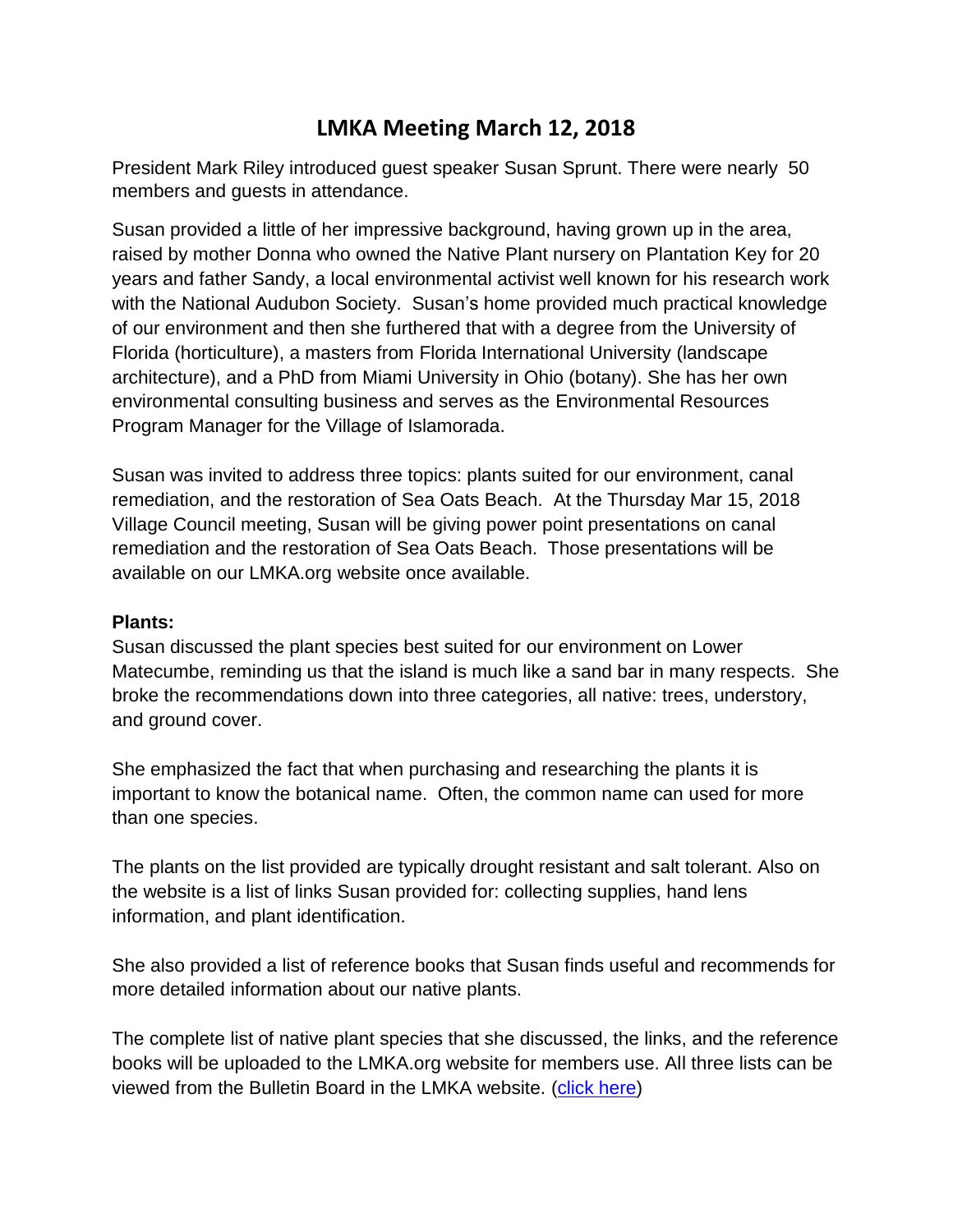Susan answered questions from members. Perhaps the most common concern that she addressed – plants, particularly flowers, that iguanas won't eat. The answer – virtually all vegetation is at risk especially since the hurricane destroyed much of their favorite vegetation. The only positive she could report… the state of Florida has recognized the iguana problem in South Florida as something serious that must be addressed. While it may seem a bit inadequate, their concern is at least demonstrated by the fact the state has hired an individual with the sole responsibility being to address the iguana issue.

# **Canals:**

There are numerous issues with canals.

# **Ongoing water quality issues:**

Since about 2005, there has been discussion about the need to address the water quality of approximately 560 canals in the Florida Keys. About 5 years ago, a complete ranking of the canals was done and five technologies were identified that could be used to improve canals… culverts to improve flow, back fill to reduce depth, weed barriers to help prevent seaweed from entering canals and creating additional muck on the bottom, removal of muck from the bottom, and pumping, for extremely long canals with minimal flow. All are expensive with inadequate funding sources to address all the concerns. Within the Village, three of the canals identified have had work done using weed barriers as the selected technology. Two of the projects were completed – Treasure Harbor on Plantation Key and the small canal at Matecumbe Resort on Lower Matecumbe. The canal by ColumbusDr/Cortez Dr on Lower Matecumbe has a project but not completed yet.

Because funding is an issue, the high priority canals with support from homeowners, better access, ease of permitting are more likely to be addressed sooner. The Village sets aside \$100,000 per year for these projects and the village has been able to get some grant funding as well as financial support from property owners. But the funds are not nearly sufficient enough to use all the technologies or address all the high priority canals in the village.

# **Canal issues resulting from IRMA:**

Immediately following IRMA, Susan viewed canals in the village and recognized there were 6 – 10 canals that were top priority to have the debris removed. It has taken months of hurricane recovery efforts to finally get to a point where the canals will now be addressed. \$2 million has been allocated for the canals in the village however the process to receive the money and get the work accomplished is complicated. The plan for unincorporated Monroe County is to have the state select the contractors and pay them, then the county will have two years to get reimbursed by FEMA and repay the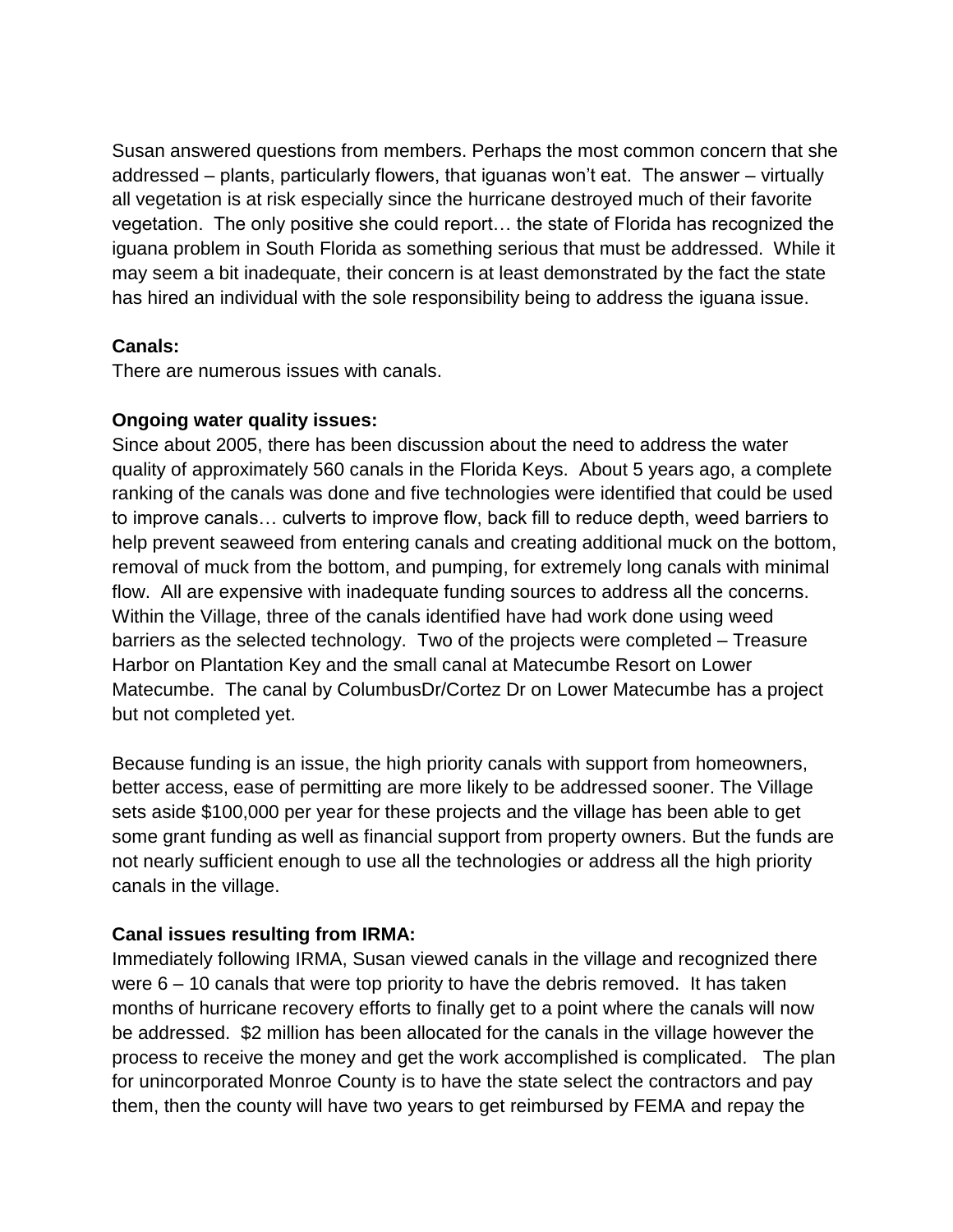state. The funding made available through FEMA is to be used for debris only and will remove debris to a certain depth only based on the deepest draft boats used in the Keys… based on the Monroe County agreement. Islamorada is still studying this process to determine whether there is a more efficient way of handling the process for the benefit of those using the canals within Islamorada. Islamorada is currently negotiating their own contract for this effort with the FEMA/State partnership.

Top priority for the village: 6 – 10 waterways on Lower Matecumbe – primarily the canals on the oceanside of the island plus Captains Cove across from Sea Oats Beach. Some of the hurricane debris has already been dealt with by private property owners. It is not yet known how much debris there is in the canals so further studies are going to take place.

Specifically discussed were several examples of debris believed to be at the bottom of some canals – an entire palm tree, a hot tub, and significant issues in Captain's Cove, primarily as a result of the commercial fishing paraphernalia that ended up in the Cove from the businesses across from Sea Oats Beach.

Also discussed was the canal along Sunset Dr/Iroquois Dr. Property owners are hoping that the Village can address the more unique problems the storm created at this location and perhaps others. The contract the county has already negotiated for canal debris removal for unincorporated Monroe County addresses only debris. At the Sunset Drive location much sand from the beach has been washed into the canal and virtually blocked the entrance and some sections of the canal, making it virtually impossible for boats to use the canal. Sand is not classified as hurricane debris. It is hoped the village will be able to address this situation in their contract with FEMA and the state.

It was mentioned that there is even a section of the canal where the manatees have problems getting through. Susan suggested that a photo of this (endangered species) could make a difference in getting help.

#### **Sea Oats Beach Restoration**:

Susan described how this was once a much wider beach and over the years has eroded considerably.

Following the four consecutive storms that hit our area in 2005, Florida Department of Transportation (FDOT) constructed a hard barrier to the highway side of the beach on the narrow right of way. Rather than helping with the beach erosion and protecting the highway, the design actually increased the erosion to the point where at places there is virtually no beach at all.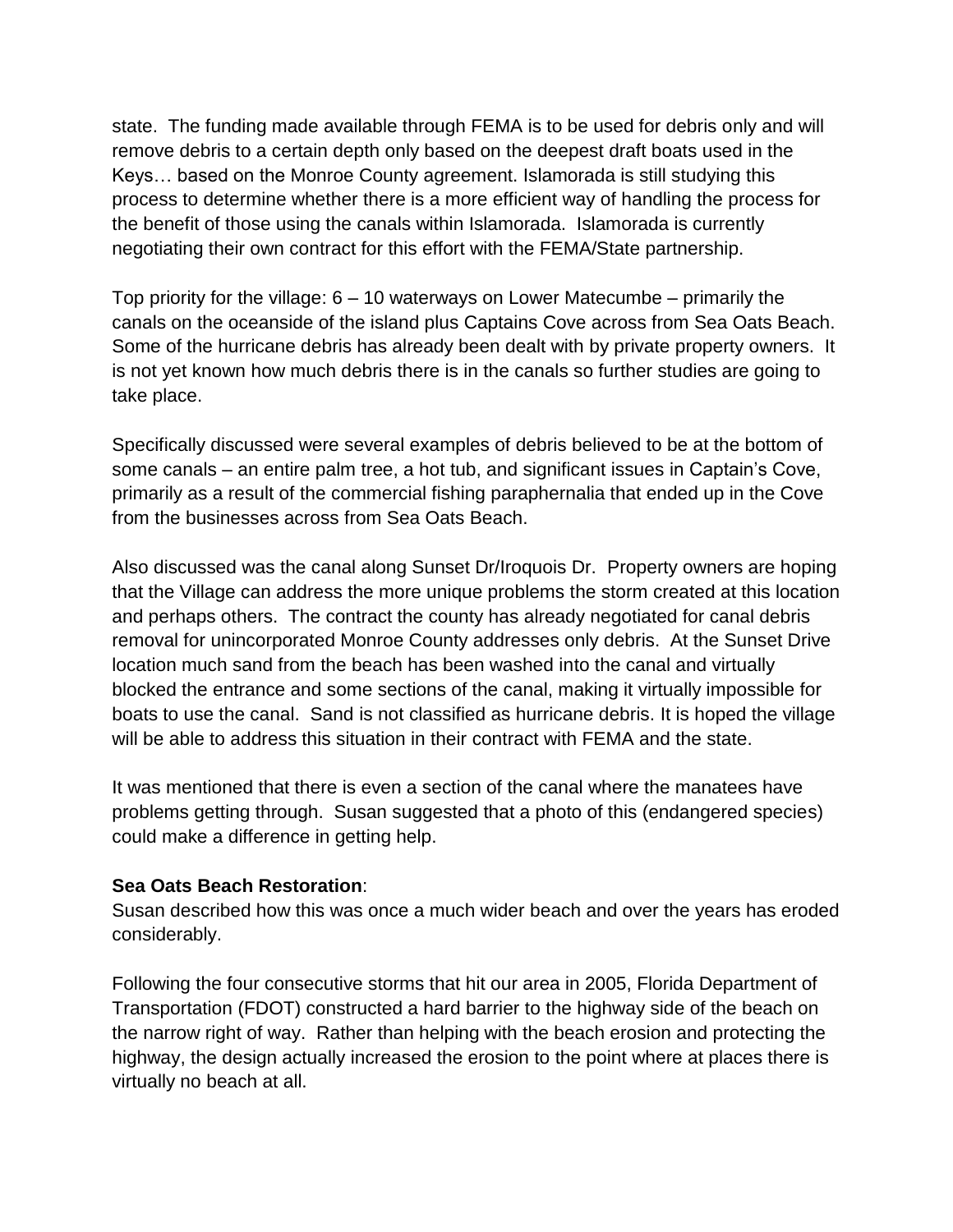Much of that narrowest portion of Sea Oats Beach is owned by the Village. To the south is privately owned by the homeowner at the south end of the beach.

Numerous government agencies including the Village, Monroe County, the state, and the Florida Keys Electric Coop (FKEC) had been working on finding a solution to the erosion problem and the protection of U. S. One as well as the turtle nesting beach there. The Army Corps of Engineers had already allocated \$10 million for long term improvements prior to Irma doing further damage.

Irma did wash out a section of the northbound highway and did significant damage to the southbound lane. Temporary repairs have been made, but a permanent repair to the highway is still pending.

The sand that is piled on the bayside of the highway across from the beach is going to be used to restore the beach once a determination is made as to a long term plan for this location. Susan indicated that for turtle nesting, the silica content of sand is critical (or the eggs could roast!) This sand piled up has been cleaned and is suitable and will save \$235,000 in cost for sand once they decide on a restoration plan in the next two years.

The current concern… FDOT is anxious to do a project that they believe will protect U. S. One – and may proceed within the next six months, not demonstrating a willingness to wait and work with the coastal engineers looking for a long-term solution. FDOT believes that boulders piled along the right of way will protect the highway, while the engineers looking for long term solutions are convinced that this hard surface eventually will result in further erosion undermining the power poles along the beach and eventually the highway as well.

Since the storm, there are sections of the beach where vegetation and dunes have been leveled, inviting people to stop and park to use this fragile beach. No parking signs must be replaced to allow enforcement of no parking. The section of beach that is wide is a private section of the beach.

Susan Sprunt invited people to attend the council meetings and/or send their comment to the members of council via the Village clerk, Kelly Toth - [clerk@islamorada.fl.us](mailto:clerk@islamorada.fl.us)

#### **Announcement:**

Glenn Taylor announced that the Village Fire/EMS usually has a fund-raiser every spring. This year they are having a special event for the community instead of the annual fundraiser. They will be having the event, free food as long as it lasts – 12 noon to 6 pm at Founders Park, April 7. He handed out bracelets that will identify residents.